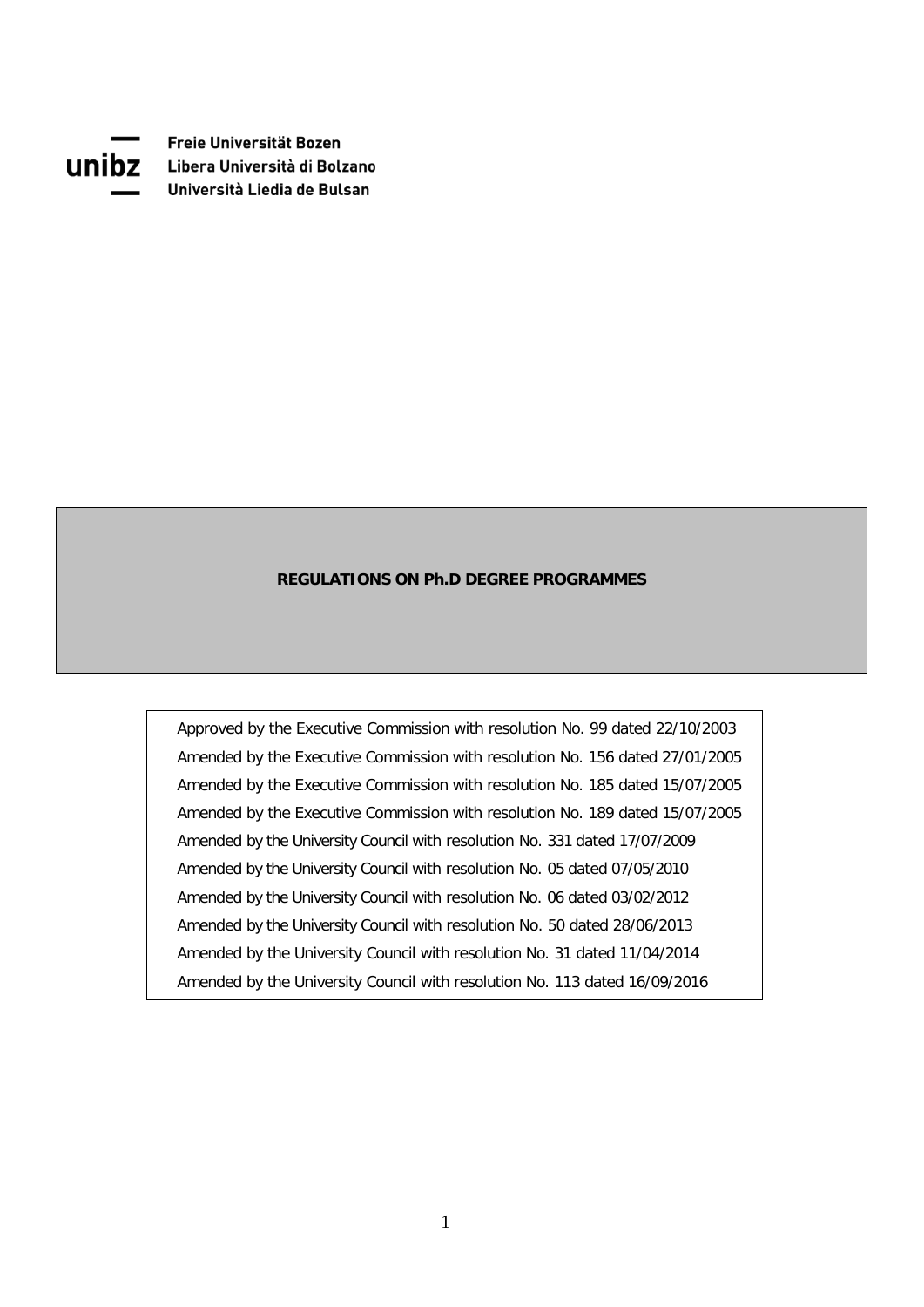#### **ITEM I GENERAL PRINCIPLES**

#### **Art. 1 Scope**

The present regulations, issued to implement art. 4 of Law No. 210 dated 3 July 1998, as amended by art. 19 of Law No. 240 dated 30 Dec 2010, govern the implementation and operation of Italian and international doctoral courses by the Free University of Bolzano in conformity with the general criteria and parameters determined by Ministerial Decree No. 45 dated 8 Feb 2013.

For the purposes of the present document:

- "University" is defined as the Free University of Bolzano

- "Course" is defined as a course with a duration of at least 3 years on one or more subjects pertaining to broad, organised and clearly defined disciplinary fields.

#### **Art. 2 Training and research institutions**

Pursuant to art. 2 of Ministerial Decree No. 45/2013, the University may require accreditation of doctoral courses even through agreements with or in consortium with public or private universities and research agencies, both foreign and Italian, that have met high cultural and scientific standards and have suitable personnel, organisation and equipment. Such agreements or consortiums may include the possibility of issuing double, multiple or joint degrees.

Also, according to the provisions of art. 4, par. 4, of Law No. 210 dated 3 July 1998, and for the purposes described in the preceding paragraph, the University may stipulate agreements with businesses, even in different countries; however, in such cases, the University will be the administrative home of the doctorate and will issue the academic degree.

# **Art. 3**

## **Course goals**

Doctoral research courses are an integral part of the 3<sup>rd</sup> level teaching programme offered by the University. They consist of study programmes the purpose of which is to deliver the skills required for performing highly qualified research at public or private entities and for becoming qualified to practice free-lance professions and thereby contribute to the development of The European Higher Education Area and the European Research Area. An additional purpose in this regard is to enhance the employment of qualified young people.

The titles and possible curricula of doctoral courses are proposed by the entities requesting accreditation and are evaluated by the ANVUR (Italian Agency for University and Research Evaluation) during the course accreditation process.

#### **ITEM II**

## **COURSE IMPLEMENTATION PROCEDURE**

## **Art. 4 Implementation**

Doctoral courses are implemented after accreditation by the Ministry, upon receipt of a matching opinion from the ANVUR and in accordance with general European guidelines, by entities that engage in specific, broad, original, qualified, and ongoing teaching and research activities that are internationally recognised in the sectors pertaining to the doctorate. At least once a year, the University Council determines the financing for the implementation of doctoral courses.

The Faculty Councils of the individual faculties, even by mutual agreement, provide the bodies specified in art. 6 with proposals for implementing and renewing doctoral courses for which the University is the administrative home. The items indicated in the proposal include:

a) the area of research, the macro-sectors and the relative scientific-disciplinary sectors dealt with in the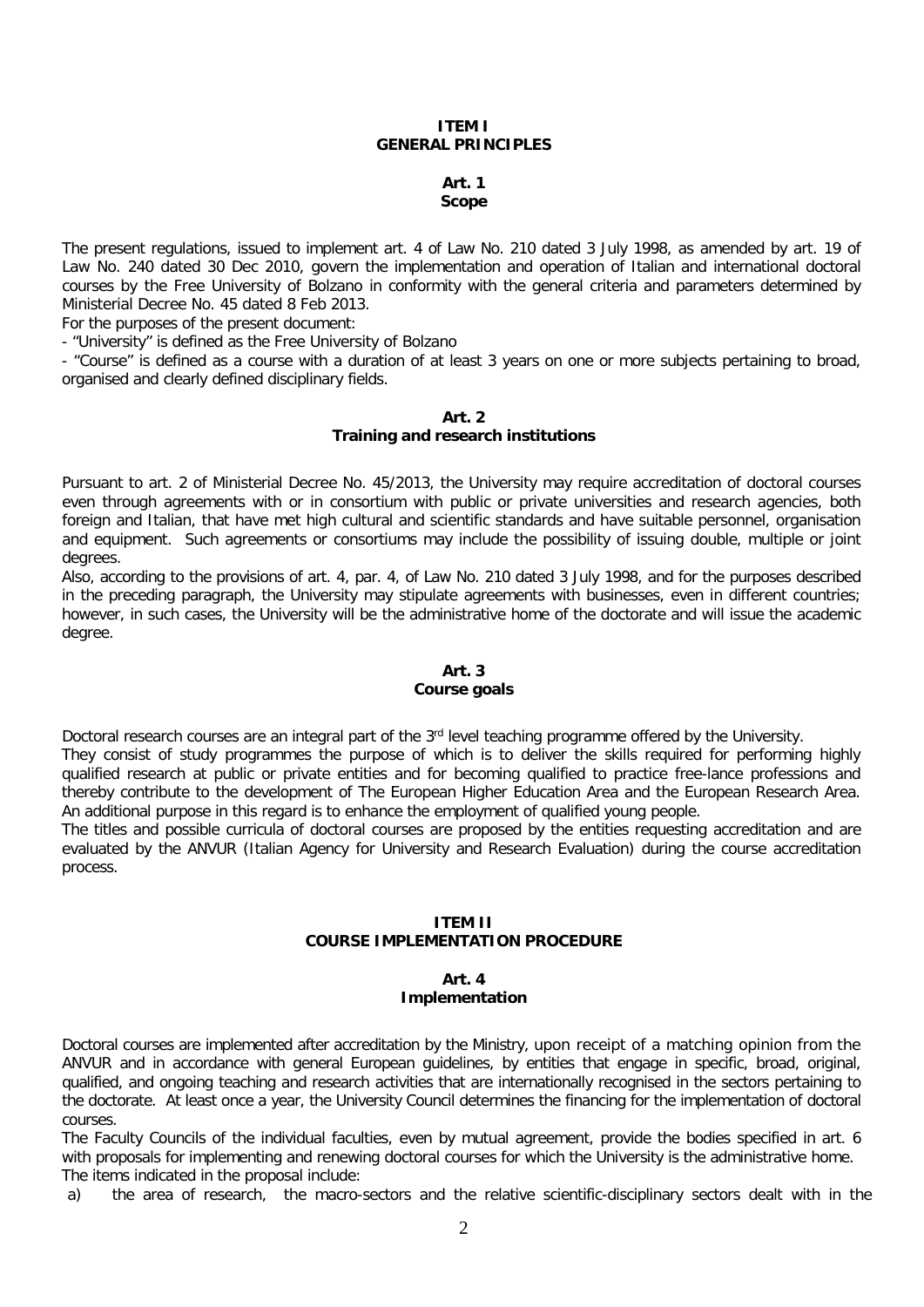- b) the subjects of research treated in the upcoming course cycle c) the aims and methods of the course, including possible interi
- c) the aims and methods of the course, including possible internships at public or private entities, and periods of study abroad
- d) the minimum duration of the course
- e) the number of graduates the course can accommodate based on the scientific-teaching facilities and the staff involved in running the course
- f) the candidate selection methods and the test evaluation criteria
- g) the universities and public and private entities participating in the doctoral programme, and the relative financial commitments
- h) the names of the professors and researchers who are interested in sitting on the Teaching Committee
- i) the Admission Board that decides upon admission to the doctoral course<br>i) the possible sources of external funding
- the possible sources of external funding

#### **Art. 5 Evaluation of course proposals**

Proposals for implementing new doctoral courses are examined by the Studies Committee and the Academic Senate so that they can express their opinion on the importance from the scientific and cultural standpoints.

#### **Art. 6 Implementation of doctoral courses**

Acting upon proposal of the Faculty Councils of the individual faculties in the University, and after obtaining the opinions of the Studies Committee and the Academic Senate, the University Council considers the doctoral course proposals submitted and approves or rejects their implementation based on the information at its disposal. Every year, the Rector orders the implementation of doctoral courses and issues the call concerning the entrance tests.

Doctoral courses begin at the start of the academic year.

#### **Art. 7 Evaluation of suitability requirements**

Every year, the Internal Evaluation Committee draws up a report, based on specific findings, regarding efficiency and correct operation of the implemented courses, presence of the suitability requirements and conformance with the educational goals. The report also considers the evaluations submitted by doctoral candidates.

#### **Art. 8 Accreditation with the Ministry**

The accreditation system consists initially of the authorisation to implement the doctoral courses, and then of regular verification that the accreditation requirements are still being met, as per the procedures outlined in art. 3 of Ministerial Decree No. 45/2013. Course accreditation may be granted or denied with a decree issued by the Ministry upon receipt of a matching opinion from the ANVUR, and is valid for five years, on condition that the courses pass the annual verification of the accreditation requirements. This verification is performed by the ANVUR and also takes into account the results of checks performed by the Internal Evaluation Committee.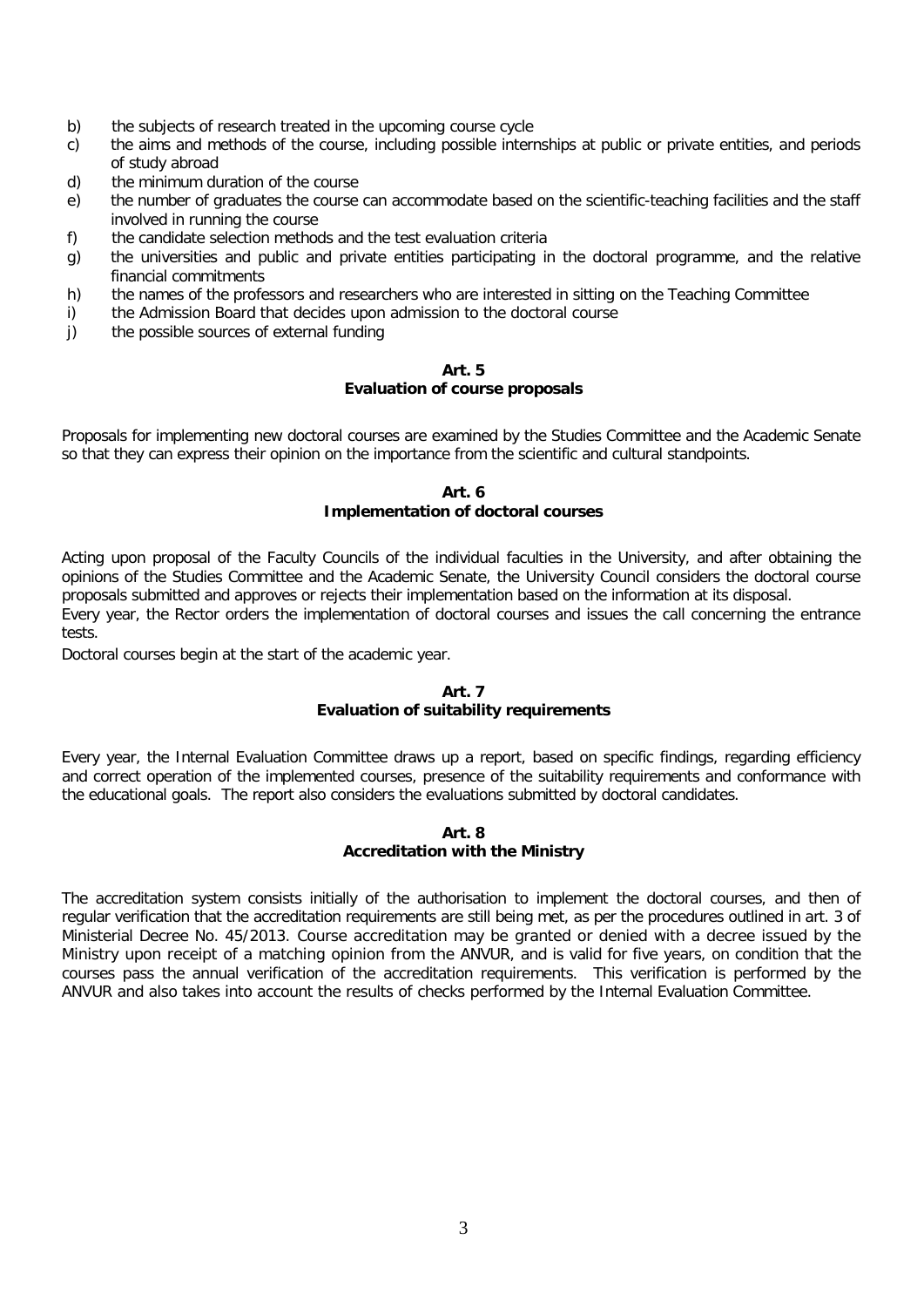## **ITEM III DOCTORATE GOVERNING BODIES**

## **Art. 9 The Teaching Committee**

The governing bodies of the research doctorate courses are the Teaching Committee and the Coordinator.

The purpose of the Teaching Committee is to design and realise the doctoral courses. It oversees all of the educational activities involved in the doctorate, and it both directs and guides doctoral candidates as they carry out their scientific research.

The Teaching Committee for each doctoral course consists of at least 16 instructors. No more than one-fourth of these instructors may be researchers, and at least 12 must be full or associate professors belonging to macro-sectors consistent with the educational goals of the course. With regard to the composition of the Teaching Committee for the purpose of implementing doctoral courses through agreements or consortiums with other entities, reference is made to the provisions of Ministerial Decree No. 45/2013. For the purpose of calculating the required numbers of members of the Teaching Committee, each individual may be counted only once in Italy.

The members of the Teaching Committee must have achieved documented results in research at international level in the disciplines dealt with in the doctoral course. Particular emphasis will be given to results obtained over the 5 years preceding the date when the application for course accreditation was filed.

For professors and researchers from Italian universities, participation in a Teaching Committee at another university must be approved by the university to which the individual belongs.

The Faculty Councils name the members of the Teaching Committee by approving the evaluation questionnaire.

Degree candidates are duly represented on the Teaching Committee for discussing teaching and organisational issues. These representatives are elected according to the procedures contained in the regulations for election of the student representatives.

#### **Art. 10 Coordinator**

The Coordinator must be a full-time full professor, or in his absence a full-time associate professor, teaching at the Free University of Bolzano, and he may hold office even during multiple, simultaneous cycles of doctoral study. The Coordinator serves over the duration of the cycle.

The Coordinator convenes and presides over the Teaching Committee, and also supervises the activities involved in the course to insure that it runs in an orderly, regular manner. Election of the Coordinator is called by the oldest member of the Teaching Committee. All of the members of the Teaching Committee are entitled to vote for the election, and any full and associate professors sitting on the Teaching Committee can be elected. If the Coordinator resigns or is unable to serve, the Teaching Committee elects a replacement from among its members by absolute majority of those present, said election to take place within 30 days from the date of resignation or inability. In case of a tie vote, the member with greater tenure seniority is elected. If both candidates have equal tenure seniority, the candidate who is chronologically older is elected.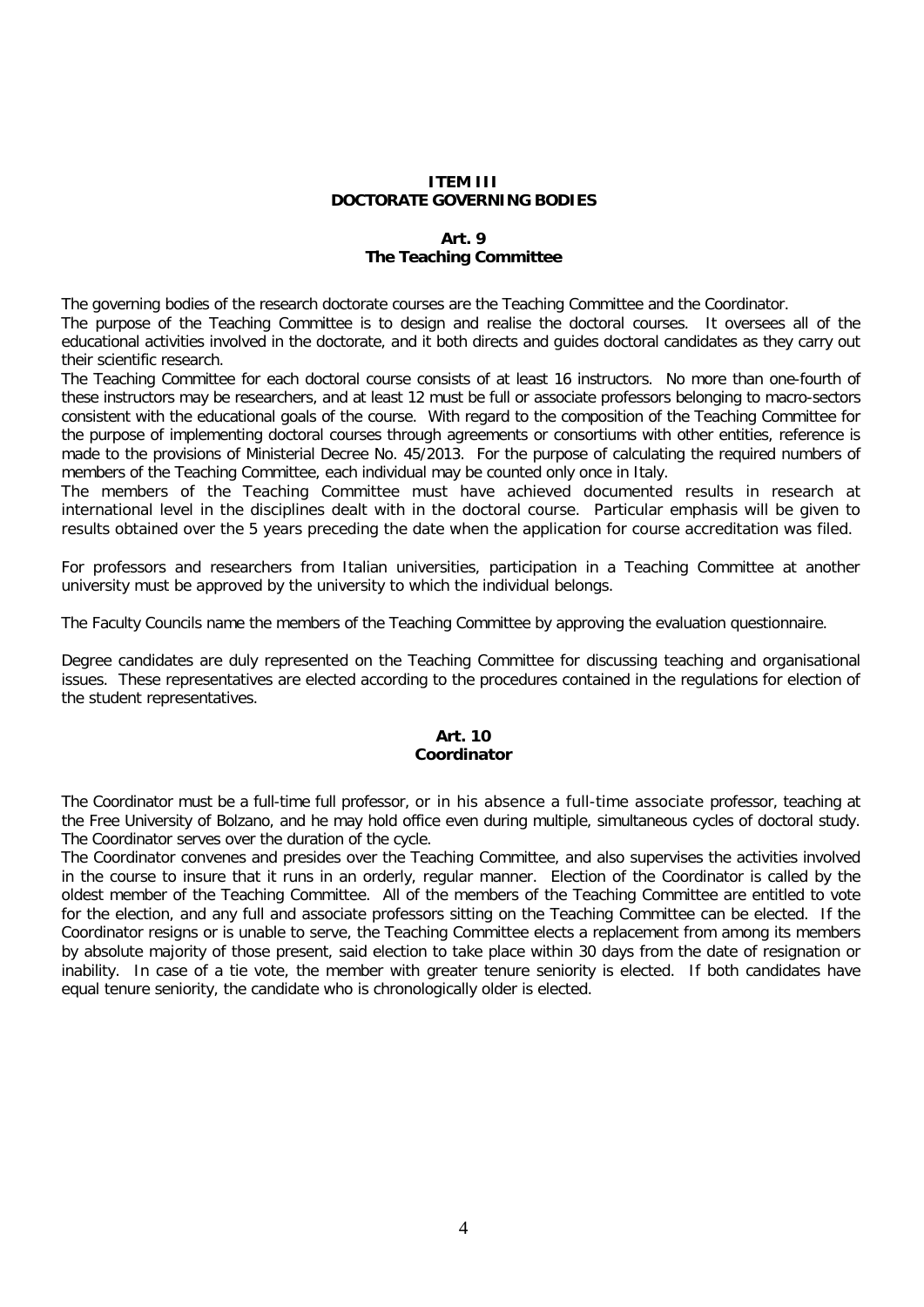#### **ITEM IV ADMISSION TO DOCTORAL COURSES**

#### **Art. 11 Admission Requirements**

Admission to the doctoral courses implemented by the Free University of Bolzano is open to anyone of any age or citizenship who has a specialist/master degree or other degree awarded according to the regulatory system in force prior to Ministerial Decree No. 509/99 and Ministerial Decree No. 270/2004, or a suitable equivalent degree awarded abroad. Admission is also open to anyone who will be awarded such a degree no later than October 31 of the year when application is submitted. If a candidate is selected but has not been awarded the required degree by the aforementioned deadline, admission will be denied. The suitability of foreign degrees is determined by the Doctoral Commission in accordance with regulations applicable in Italy and in the country where the degree was awarded, and with the applicable treaties or international agreements on the acknowledgement of educational qualifications to the purpose of furthering study.

#### **Art. 12 Call for Applications**

The call for application to doctoral courses is issued by the Rector. It specifies the number of grants and apprenticeship contracts to be awarded as per art. 5 of Legis. Decree No. 167 dated 14 September 2011, as well as other possible forms of financial aid from research funds or other University resources, including the research grants provided for in art. 22 of Law No. 240 dated 30 December 2010, which may be awarded to one or more candidates whose suitability is determined during selection. Furthermore, the call for application specifies the tuition and fees to be paid by doctoral candidates, also in light of the provisions of law on access to education.

If the call for application indicates a number of places set aside for students with foreign degrees, for winners of grants from foreign countries or for participants in specific international mobility programmes, the University may establish differentiated admission procedures and, in such case, will draw up a separate ranking of candidates.

The call for application is issued in Italian, German and English, and is publicised in compliance with art. 8, par. 2 of Ministerial Decree No. 45/2013. It must specify the criteria for admission and for the evaluation of qualifications, as well as any written tests (including those that are recognised internationally) or oral tests required.

## **Art. 13**

## **Admission Board for admission to the doctoral courses**

This Board is indicated in the course implementation proposal for each doctorate cycle. Each Board consists of three members chosen from tenured university professors and researchers in the scientific disciplinary sectors to which the course refers. The Commission may be supplemented with no more than two experts (who may be foreigners) chosen from among public and private research agencies and organisations. Substitute members are also named.

The Presidency of the Board is assumed by the full professor with the longest seniority; if two such professors have equal seniority, the Presidency is assumed by the older professor.

If no full professors are sitting on the Commission, the Presidency is assumed by the associate professor with the longest seniority; if two such professors have equal seniority, the Presidency is assumed by the older professor.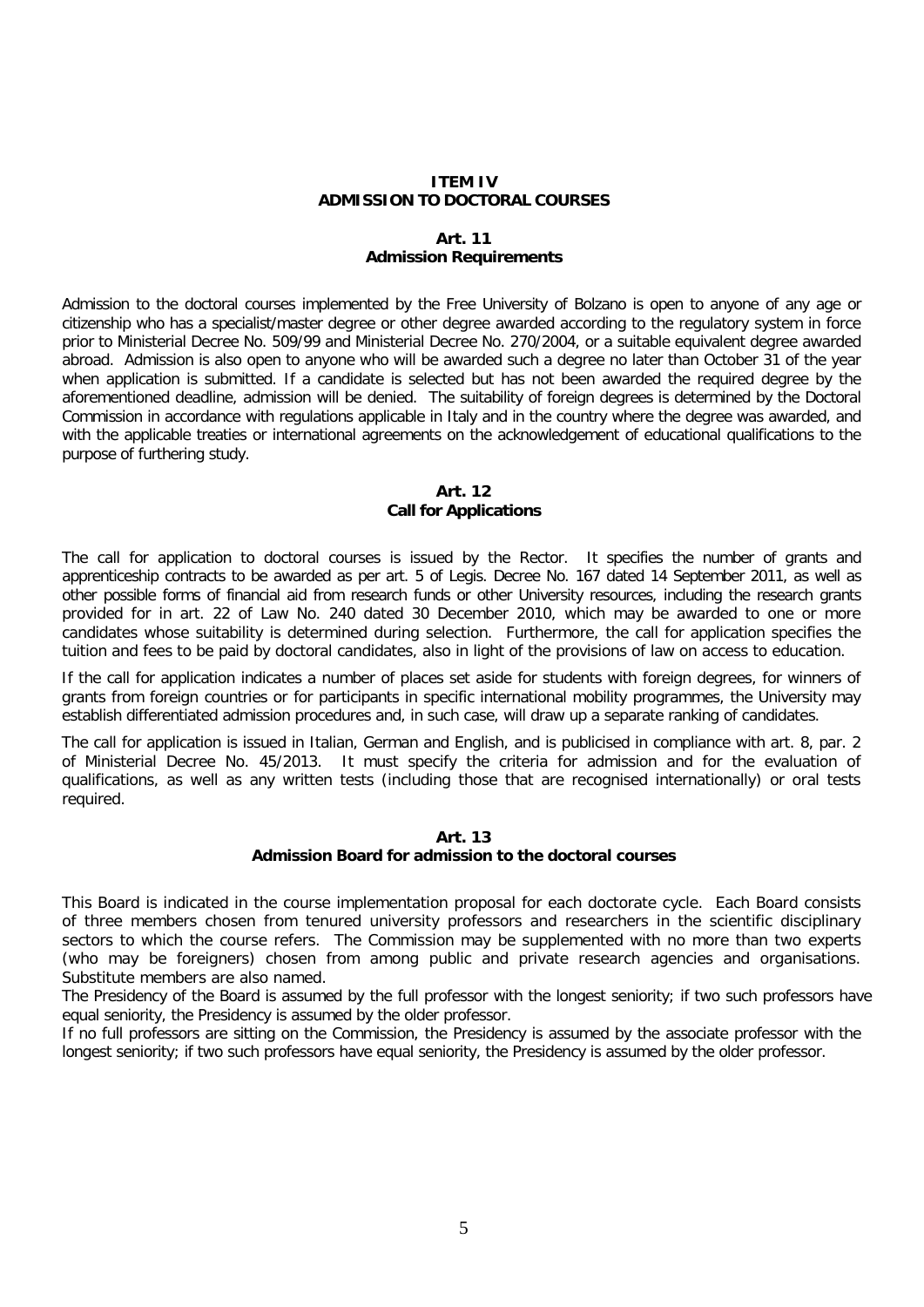#### **Art. 14 Admission procedure**

Admission to doctoral courses is based on a public selection the purpose of which is to determine and evaluate the preparation of the candidates and their attitude toward research. Said selection must be completed no later than September 30 of each year.

Admission to doctoral courses is granted according to a general ranking based on merit, which is drawn up by the Admission Board in charge. Said ranking extends until all the places specified in the call for application have been filled. The ranking is approved with a decree issued by the Rector and is published on the University's website.

If an admitted candidate vacates his or her place before the start of the course, another candidate is assigned to the vacated place in accordance with the ranking.

If an admitted candidate vacates his or her place or is expelled during the first term of the course, the Teaching Committee considers filling the vacant place with another candidate, in accordance with the ranking.

In the case of joint projects with institutions within or outside the EU, specific admission procedures and organisational approaches may be adopted which take into account the characteristics of the individual projects, as long as they have been implemented within the purview of accredited doctoral courses.

## **Art. 15 Fees and grants**

After consulting with the Academic Senate, the University Council establishes the admission and tuition fees required for attending doctoral courses at the Free University of Bolzano, and also decides on the monetary values of grants and the conditions under which they are awarded.

Grants are awarded after a comparative evaluation of the candidates' merit and in accordance with their position on the relative rankings. If two candidates have equal merit, an evaluation of their financial situations will determine who will receive the grant, as per Italian Prime Minister's Decrees dated 30 April 1997 and 9 April 2001.

Grants have a duration of one year and are renewed on condition that the doctoral candidate has completed the programme of required activities specified for the preceding year, as verified according to the procedures established in the proposal for course implementation. If the verification is positive, renewal is obligatory.

The monetary amount of the Grant, which is paid in deferred monthly instalments, is initially determined to be no less than the amount specified in the Ministerial Decree dated 18 June 2008 and published in No. 241 of the Official Gazette of the Italian Republic on 14 October 2008. If the doctoral candidate is authorised by the Teaching Committee to engage in research work abroad, said amount shall be increased by a maximum of 50 per cent over a period not exceeding 18 months.

For each doctorate cycle to be implemented, an average of at least six grants must be available per course, and no fewer than four grants must be available in each individual doctoral cycle. To meet said requirement, other forms of financing set aside for grants, with at least an equivalent monetary amount, may be included.

Starting in the second year, each doctoral candidate shall be granted a budget for research activities in Italy and abroad, which shall be of adequate size for the type of course and in any case shall amount to no less than 10% of his or her study grant. The relative funds shall be set aside from the financial resources listed on the balance sheet of entities accredited according to applicable law. If the doctoral candidate is found to be undeserving of the grant upon evaluation for its renewal, or if he or she forgoes the grant, the unused portion shall remain available to the University for the same purpose.

The principles outlined in this article shall not apply to students receiving grants from foreign countries or to beneficiaries of financial support provided in special mobility programs governed by specific regulations.

The use of a grant for pursuing a doctoral course is incompatible with other sources of personal income earned from employment either as an employee or a freelancer, nor is it compatible with a seniority pension, except for the 40 hours of teaching assistance provided for by Ministerial Decree 45/2013. Furthermore, the grant cannot be combined with other study grants, but may be combined with grants intended for supplementing the educational and research activity through stays in foreign countries.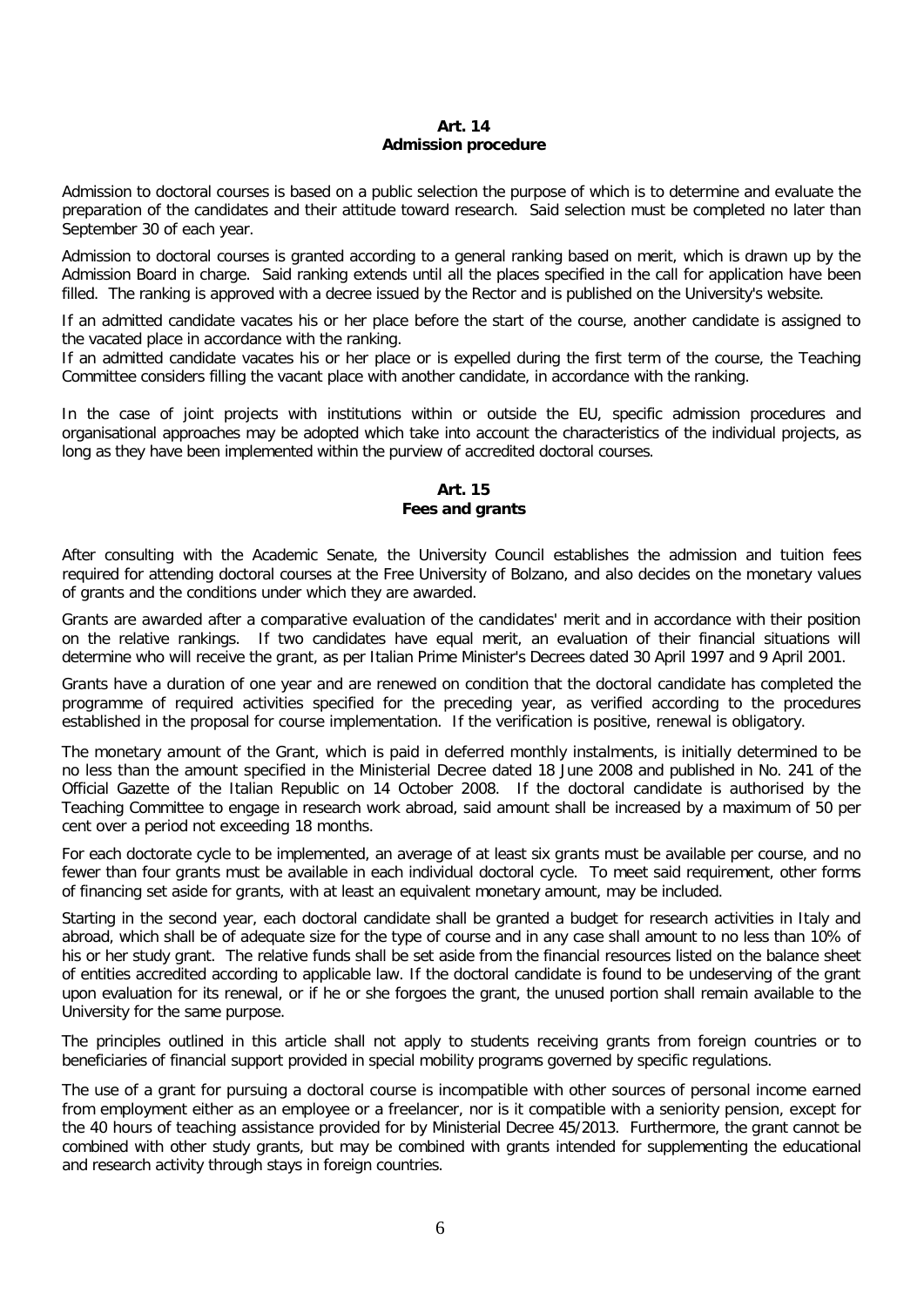## **Art. 16**

#### **Transfer from other Universities**

PhD students who have already attended a doctoral course at another university, Italian or foreign, for at least one year can request in advance the authorization to enrol to 2nd year of the PhD course at the Free University of Bolzano under the following conditions:

- a) there must be a PhD degree program equivalent to the previous one attended by the applicant PhD student. Said doctoral course should have comparable goals in research and education.
- b) the PhD student must certify the exams sat at his/her home university so that they can be regularly recognized by the PhD Committee in charge.
- c) the PhD student must obtain a positive evaluation of the interview taken with the PhD Committee (Teaching Committee)
- d) the candidate PhD student must have been already admitted to 2nd year of the program of his/her home university. The PhD Committee is in charge of this decision.

In case of transfer from a foreign university, the PhD Committee should evaluate with regards to contents, if the PhD study career corresponds to the conditions above mentioned.

Once the applicant PhD student obtains the authorization in advance mentioned above, the transfer should be entered in the prescription portal. This can be done only if the student left the home university being already enrolled in 2nd year. The PhD committee, together with the service in charge will consider the possibility of giving a grant. The study place should be available among the ones already planned within the receiving doctoral courses.

The PhD Committee in charge states a number of credits that can be recognized (credits achieved during the study at the home university) and name a tutor.

If a PhD student of the University wants to move to another university, she/he needs to apply for a transfer within the deadline set for the enrolment to the second year.

## **ITEM V COURSE DEVELOPMENT**

#### **Art. 17 Duration**

The duration of doctoral courses may not be less than three academic years.

#### **Art. 18 Leave of absence, interruption and withdrawal**

Attendance at course activities is mandatory, as specified in article 19.

Absences exceeding thirty days will result in suspension of the grant. The Coordinator is responsible for notifying the competent administrative offices regarding the failure by any course enrolees to meet the attendance requirements.

A leave of absence from attending course activities may be granted upon request by the doctoral candidate, and with subsequent approval by the Teaching Committee, in the following cases:

a) parental leave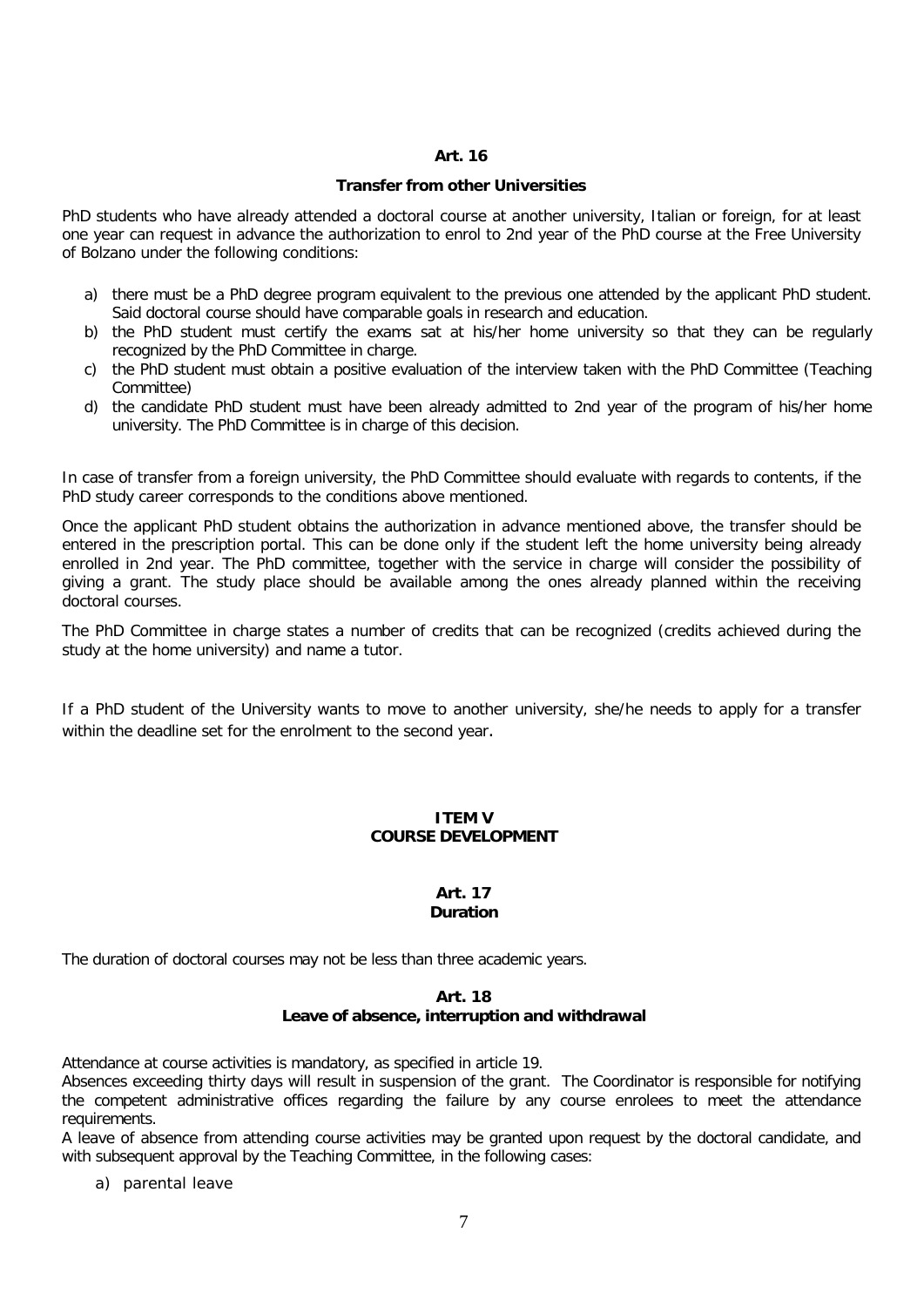- b) serious, documented illness
- c) special family situations
- d) enrolment in TFA (active apprenticeship) courses

A leave of absence may not exceed one calendar year.

The provisions for the defence of maternity contained in the decree issued by the Ministry of Labour and Social Security on 12 July 2007, as published in No. 247 of the Official Gazette of the Italian Republic on 23 October 2007, apply to female doctoral candidates. Absences due to causes other than those listed in the first paragraph must be expressly authorised by the Teaching Committee.

After the cause of a leave of absence has ended, the Teaching Committee shall decide upon the methods for recuperating the missed educational activities; however, the duration of the course may not be shortened for any reason. The amount of the grant received by a doctoral candidate who is readmitted during the year will be reduced by the amount already paid in the year when the absence occurred.

## **Art. 19 Expulsion**

Upon justified decision of the Teaching Committee, a doctoral candidate may be expelled from a doctoral course, with resulting loss of the grant, in the following cases:

- a) negative evaluation by the Teaching Committee during the annual verification of the candidate's activities
- b) permanent employment, or acceptance of temporary employment for performing work or services, without authorisation by the Teaching Committee
- c) prolonged, unjustified absences
- d) failure to fulfil the obligations specified in art. 19 herein
- e) serious reasons that have come to the attention of the Teaching Committee

## **Art. 20**

## **Rights and obligations of the doctoral candidate**

Enrolees in doctoral courses must attend course activities, perform study and research at the facilities made available for such activities and, at the end of each year of the course, provide the Teaching Committee with a report on the research carried out. Admission to a doctoral course results in an exclusive, full-time commitment. As an integral part of their educational plan, and upon approval by the Teaching Committee, but with no increase in the study grant, doctoral candidates may tutor students in bachelor and master courses, and engage in supplementary teaching activities; however, the latter may not exceed forty hours per academic year. After the third year of the doctoral course, the latter limit shall no longer apply. Doctoral candidates who do not receive a grant from the University may do remunerative work upon approval by the Teaching Committee.

The same authorization will be necessary for working activities if dealing with other institutions, which are operating within the same topical area of the PhD program.

Public employees admitted to doctoral courses are entitled to a leave of absence for the normal duration of the course, as provided for in their collective labour contract. When compatible with administrative needs, employees of public companies obtain special study leave with or without monetary compensation, pursuant to Law No. 476 dated 13 August 1984 as amended, unless such leave is explicitly waived. The leave is granted only when such employees enrol in a doctoral course for the first time, regardless of the academic subject involved.

## **ITEM VI CONFERRAL OF THE DOCTOR OF PHILOSOPHY DEGREE**

#### **Art. 21 Evaluation of the research thesis**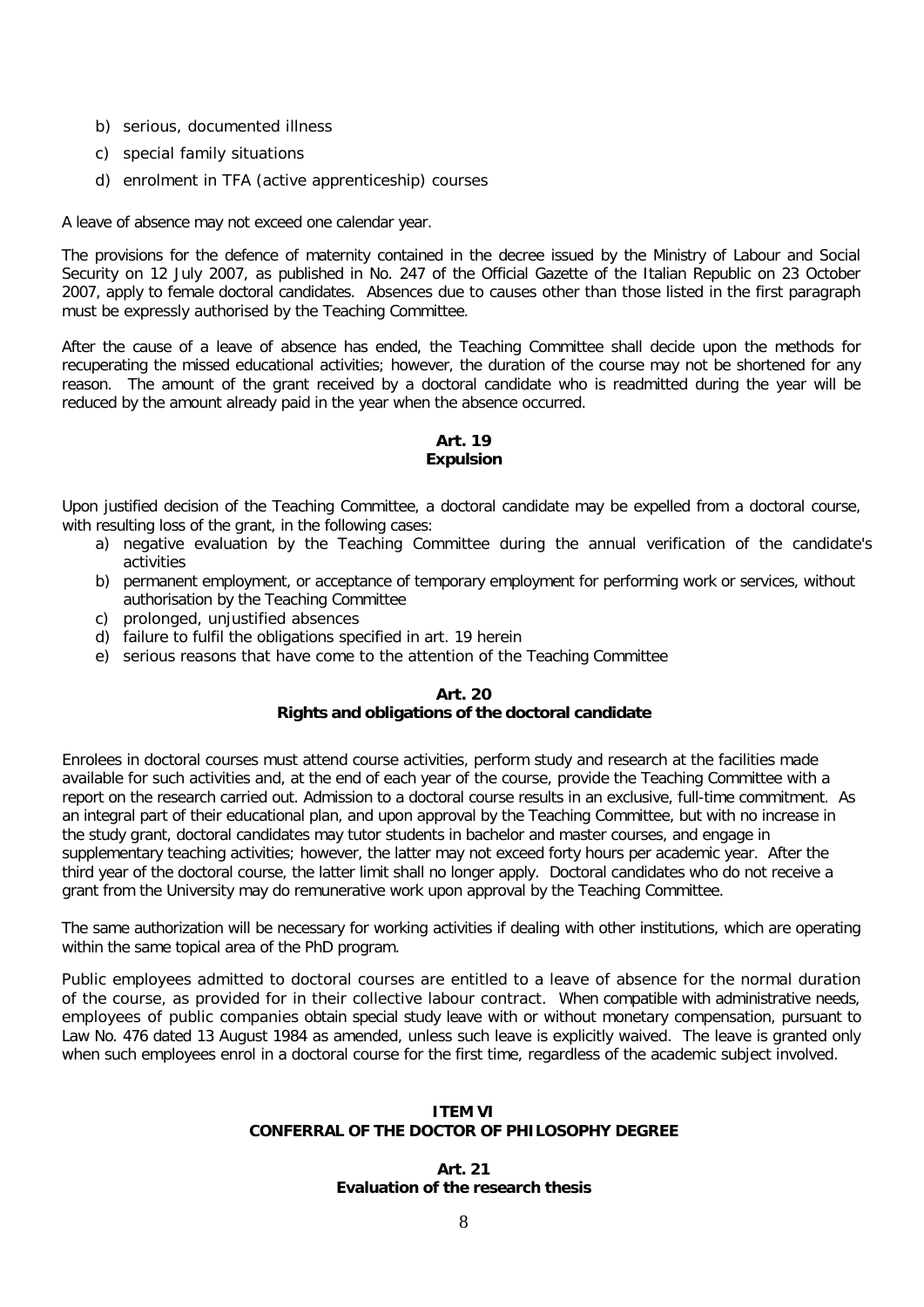The degree of Doctor of Philosophy, which is abbreviated in Italian with "Dott.Ric." and in English with "Ph.D." is awarded upon positive evaluation of a research thesis that contributes to advancing knowledge or methodologies in the chosen field of investigation. The doctoral thesis, accompanied by a synopsis in Italian or English, must be written in Italian, German or English, but may be written in another language upon authorisation by the Teaching Committee. The thesis, complete with a report by the candidate on the activities carried out during the doctoral course and on any publications issued, is evaluated by at least two highly qualified professors (who may belong to foreign institutions) that have taken no part in awarding the candidate's doctor of philosophy degree. Said professors, who will hereafter be called "evaluators", are named during the final academic year of the doctoral course by the Teaching Committee, upon recommendation of the supervisor of each candidate. The evaluators write a critical opinion of the thesis and either recommend its admission to public discussion or postpone such admission for a period not exceeding six months, if they consider that important additions or corrections are needed. After said period has passed, the thesis is in any case admitted to public discussion, accompanied by a new opinion written by the same evaluators that includes their view of the corrections or additions which may have been made. The public discussion takes place before an Examination Board composed as described in Art. 21 below. At the end of the discussion, the thesis is either approved or rejected, and the relative reasons are expressed collectively in writing. The Examination Board may confer the doctoral degree cum laude by unanimous vote when the results of the thesis are of special scientific import.

## **Art. 22 Examination Board**

The Examination board is named by decree of the Rector after consulting with the Teaching Committee for the doctoral course in which the doctoral candidate is enrolled.

The Commission consists of three members chosen from university professors and researchers in the scientific disciplinary sectors to which the course refers. Substitute members are also named at the same time. At least two members must belong to Italian or foreign universities that are not involved in the degree course and may not be members of the Teaching Committee.

The Commission may be supplemented with no more than two experts (who may be foreigners) chosen from public and private research institutions.

The President of the Commission is named according to the criteria outlined in article 13 above.

The Examination board must complete their work not later than 90 days after their nomination.

## **Art. 23**

## **Admission to the final examination**

Doctoral candidates enrolled in the final year of their course must submit to the Teaching Committee an application for admission to the final examination. To obtain postponement, the candidate must submit to the Teaching Committee, within 45 days from the end of the course, a special request outlining the reason for such postponement. The Committee will then grant or reject the request.

The competent office will provide candidates with the names of the Examination board members and also inform them of the date and time of the final examination. This notification will be made by registered mail with return receipt and will be sent at least 30 days before the examination date.

The candidates must provide each member of the Examination Board with a copy of the thesis accompanied by the evaluators' initial critical opinion, along with the evaluators' subsequent written opinion if the thesis was postponed to make corrections or additions.

The examination before the Examination board consists of a public discussion of the final thesis. The Commission writes a report on the examination and, for each candidate admitted to the final examination, also writes a report on the accomplishments on the basis of which the decision to award the degree was taken.